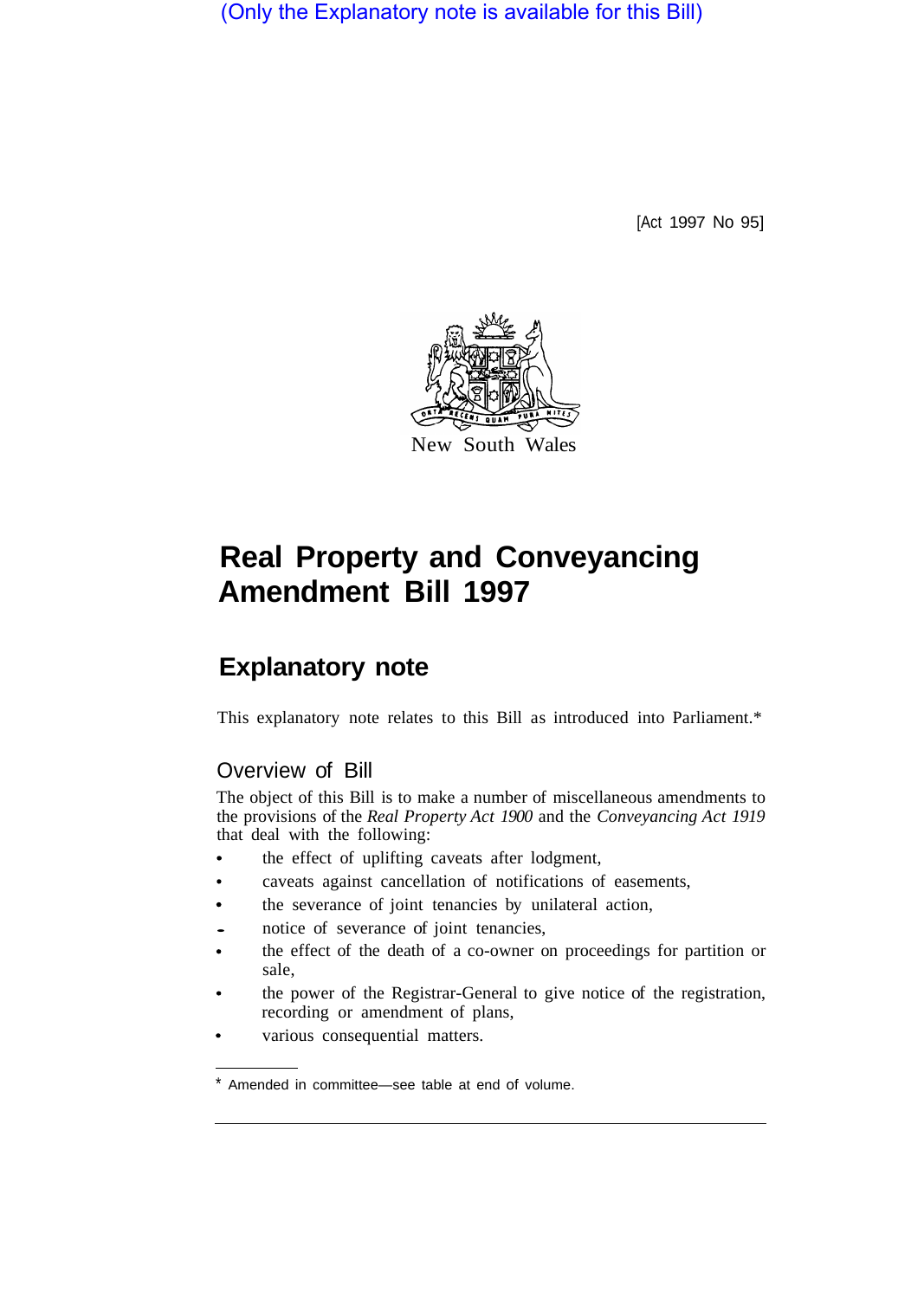Real Property and Conveyancing Amendment Bill 1997 [Act 1997 No 95]

Explanatory note

## **Outline** of **provisions**

**Clause 1** sets out the name (also called the short title) of the proposed Act.

**Clause 2** provides for the commencement of the proposed Act on **1** January 1998.

**Clause 3** is a formal provision giving effect to the amendments to the *Real Property Act 1900* set out in Schedule 1.

**Clause 4** is a formal provision giving effect to the amendments to the *Conveyancing Act 1919* set out in Schedule 2.

## **Schedule 1 Amendment of Real Property Act 1900**

#### **Effect of uplifting caveats after lodgment**

The *Real Property Act 1900* (in this Schedule called the *Principal Act)* is amended to make it clear that a caveat that is uplifted from the Land Titles Office after lodgment is ineffective and does not act as an injunction against the recording or registration of any dealing or the granting of any application (the recording, registration or granting of which is prohibited by the caveat) until the caveat is relodged. This provision formally places caveats that are uplifted in a similar position to dealings that are lodged for registration and subsequently uplifted, such dealings being deemed by the Principal Act not to be in registrable form.

In the past, the Land Titles Office has viewed dealings and caveats that are uplifted as occupying a similar position. However, the Supreme Court in *J A Westaway & Son Pty Ltd v Registrar General & ors* (Young J, Equity Division, 6 September 1996, unreported) has held that a caveat that is under requisition and has been uplifted from the Land Titles Office remains effective as an injunction against the registration of dealings as long as reference to it is noted in the Register. As noted above, the proposed amendment restores previous practice by placing caveats on the same footing as dealings so far as uplifted documents are concerned. (See Schedule 1 [2].)

Schedule 1 [1] and [7] make consequential and other minor amendments.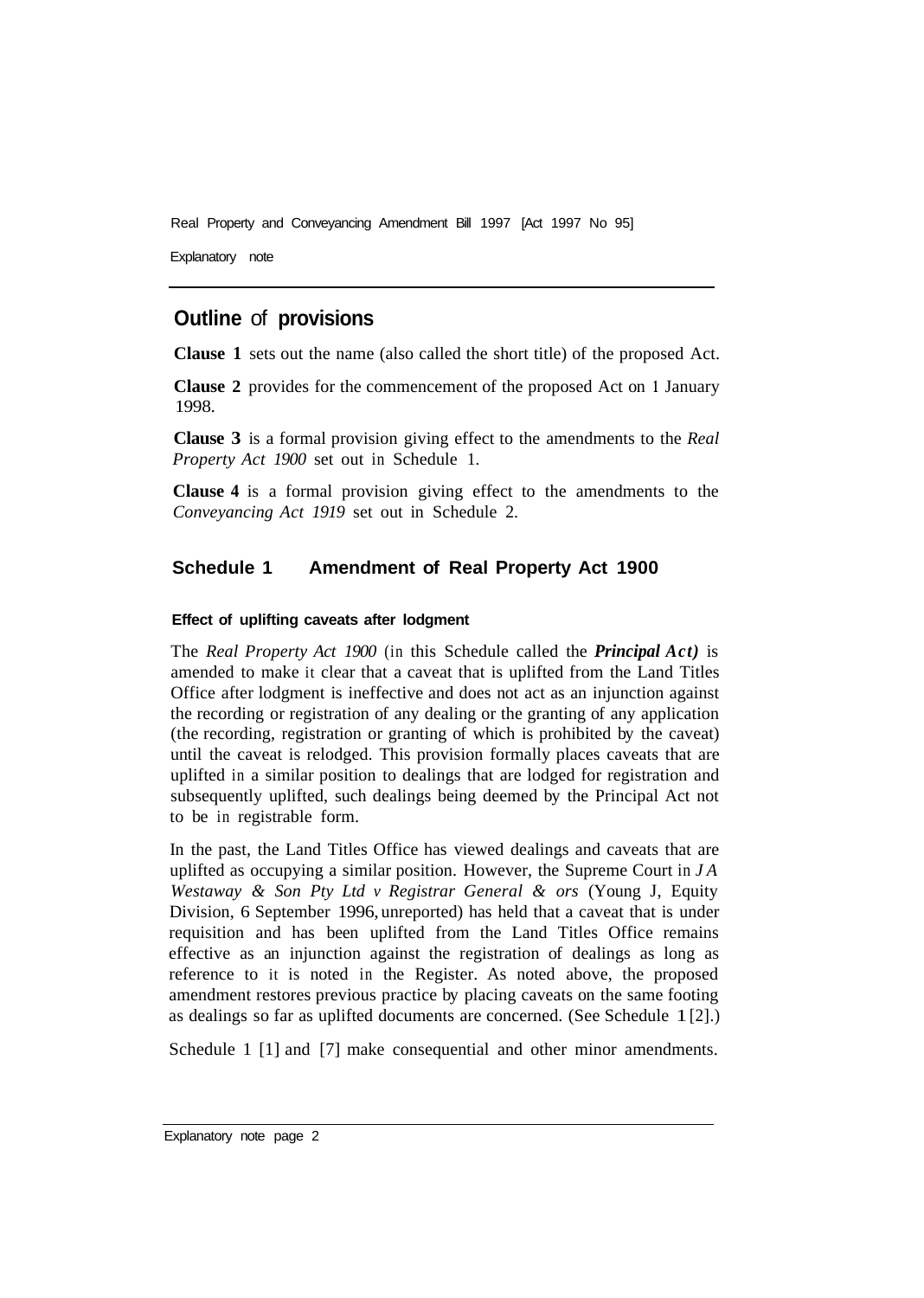Real Property and Conveyancing Amendment Bill 1997 [Act 1997 No 95]

Explanatory note

#### **Caveats against cancellation of notifications of easements**

Provisions are inserted in the Principal Act to enable a person who claims to have an interest in an easement to lodge a caveat to prohibit the cancellation of the notification of the easement as the result of an application for such cancellation that is lodged with the Registrar-General before the lodgment of the caveat.

The proposed amendments will bring the treatment of such an application in line with that of other types of applications, such as primary applications and possessory applications, that are publicised before being granted and the grant of which can be prevented by the lodgment of caveats after the applications are made. (See Schedule 1 [4] and [6].)

Schedule 1 [3], [5], [8] and [9] make consequential amendments.

#### **Severance of joint tenancy by unilateral action**

It is proposed that the Principal Act be amended to include a provision, declaratory of the common law, confirming that a joint tenant may sever a joint tenancy unilaterally by transferring his or her interest in the land that is the subject of the joint tenancy to himself or herself.

If a joint tenancy is severed by unilateral action on the part of one joint tenant or a third party (such as on the lodgment of a bankruptcy application in relation to one joint tenant), the Registrar-General may require the person who effects the severance to provide the Registrar-General with the names and addresses of the joint tenants and a statement that the person is not aware of any impediment to his or her capacity or entitlement to sever the joint tenancy.

The Registrar-General may also call on the person to provide additional information concerning other persons who may be affected by the severance or any possible limitation or restriction on the person's capacity or entitlement to sever the joint tenancy. (The information provided may, if the Registrar-General considers it appropriate, be used by the Registrar-General, in the exercise of powers under Part 2 of the Principal Act, to give notice of the severance to persons who may be affected by it, including joint tenants.)

The proposed amendment is not intended to displace any private or statutory obligation pursuant to which a joint tenant is required to continue to hold his or her interest in a joint tenancy with the other joint tenants. (See Schedule 1  $[10]$ .)